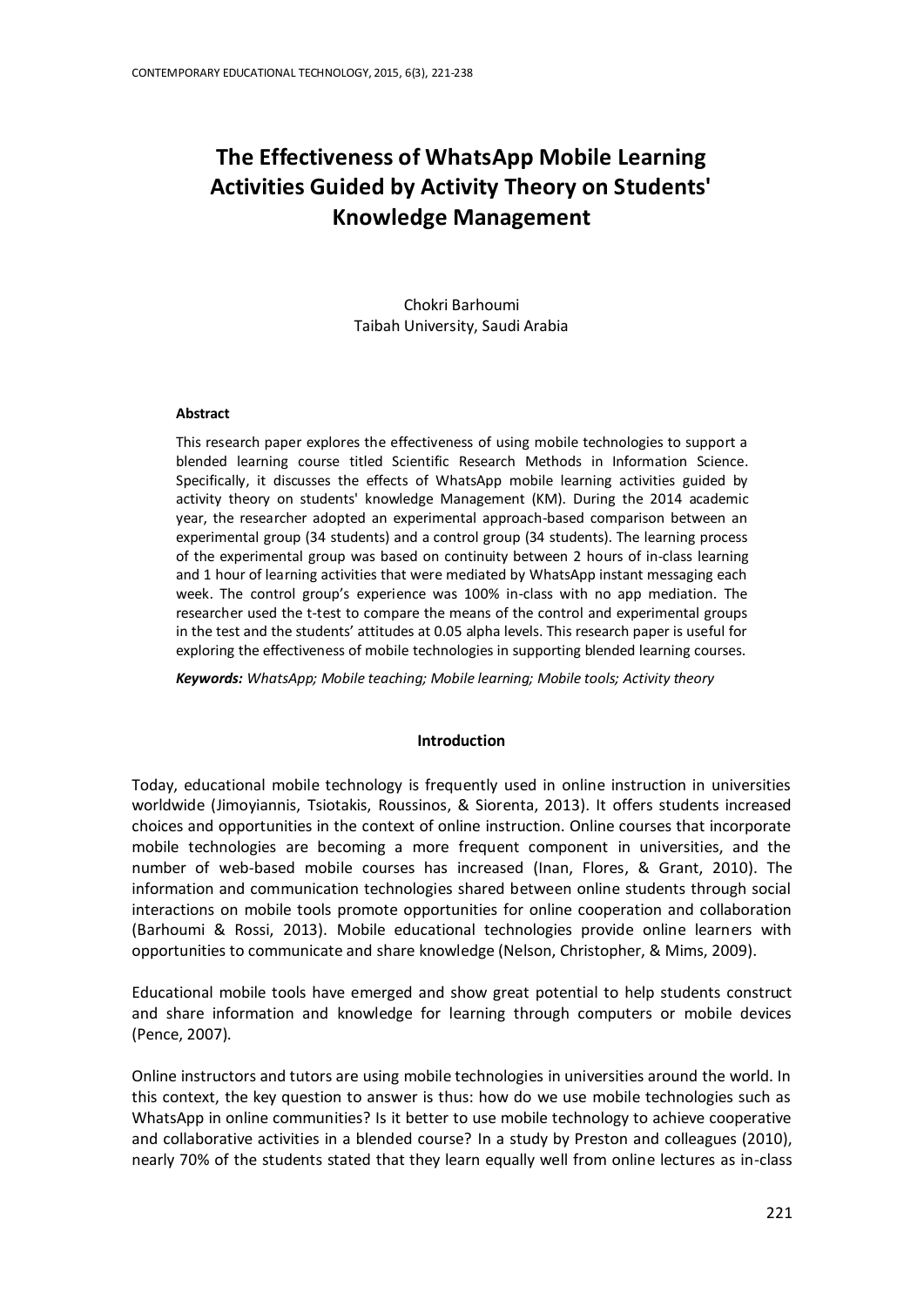lectures. Additionally, nontraditional students need an effective blended online learning strategy to pursue blended courses. For these reasons, the present study is conducted with nontraditional students to explore the effectiveness of the blended scenario in a course using the WhatsApp mobile application compared to 100% in-class learning. The study measures the effectiveness of the blended mode in terms of enhancing students' cognitive and attitudinal levels in the context of a course entitled Scientific Research Methods in Information Science.

The overall scope and aims of the study are very interesting, particularly considering the focus on using mobile technologies, to which great potential for supporting blended learning scenarios has been attributed. The principal aims of the article are achieved through a comparative study between the face-to-face course and the blended online course-based continuity between face-to-face learning 2 hours weekly and the inclusion of WhatsApp mobile learning activities for 1 hour every week.

# **Theoretical Framework**

In the present study, activity theory guides the data analysis and interpretation of the study to explore the factors that influence students' participation in online discussions through mobile technologies (WhatsApp).

# **WhatsApp Instant Messaging**

The story of WhatsApp is an archetypical success story. The app was created by Brian Anton and Jan Koom, both Yahoo employees. Supported by an 8 million dollar investment by Major Sequoia, one of Silicon Valley's most fashionable investors' holding companies, the pair launched WhatsApp in 2009 and have been very successful.

WhatsApp (from the English phrase "What's up?", meaning "What's new?") is an instant messaging application for smartphones. It allows users to exchange images, videos, and audio or written messages using their Internet connection. WhatsApp has positioned itself as a superior alternative to SMS messaging, which can be very expensive when used in foreign countries due to roaming charges; WhatsApp, in contrast, relies on the active Wi-Fi network.

Today, WhatsApp, which was acquired by Google for 1 billion dollars in April 2013, claims 400 million active monthly users. The acquisition also finally contradicted the principle of WhatsApp? by replace SMS messages with small messages within an eponym application. These messages are OTT messages, or over-the-top tell; these are multimedia messages transmitted over the Internet, non-stop to the telephone operator. Although critics have argued that WhatsApp's success derives from teenagers "sexting,", ultimately, the application took off because it was able to exploit users' desires to release themselves from their cell phone plans.

In spite of strong competition (e.g., iMessage, LINE, BBand Viber), WhatsApp remains wellanchored as a market leader in messaging applications.

The general benefits of using WhatsApp instant messaging in the blended mobile lecture are as follows: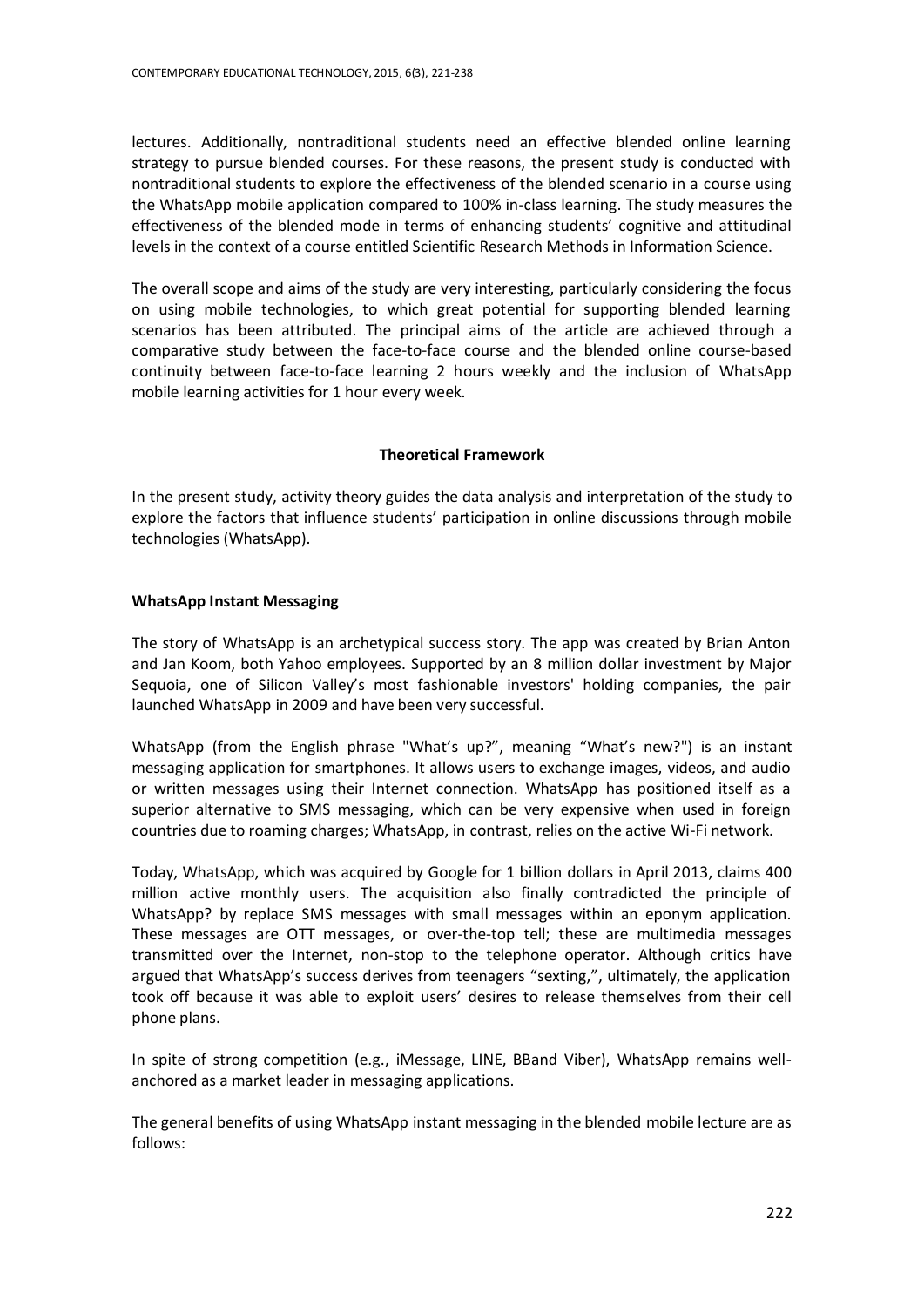- WhatsApp instant messaging facilitates online collaboration and cooperation between online students connected from school or home in a blended mobile lecture.
- WhatsApp is a free application that is easy to use.
- Groups connected to WhatsApp instant massaging can share learning objects easily through comments, texting and messaging. Discussions are related to the course content taught 100% in-class.
- WhatsApp provides students with the ability to create a class publication and thereby publish their work in the group.
- Information and knowledge are easily constructed and shared through WhatsApp instant messaging.

# **Learning Communities and Activity Theory**

In the field of online teaching and learning, a community is a group of learners who cooperate and collaborate to participate in course activities (Cross, 1998). The principal objective of this community is to advance the construction and sharing of knowledge between groups through collaborative learning activities (Bielaczyc & Collins, 1999). Individuals who are engaged in a working group believe that their needs can be satisfied through working cooperatively and collaboratively as a community (Rovai, 2002).

Activity theory is a framework that researchers use to design and analyze interactions between members of a group and discover factors influencing their participation in online discussion. Activity theory helped the researcher find factors that influence students' participation in online discussion. Researchers frequently use activity theory to analyze human-computer interactions (Nardi, 1996). Researchers use activity theory as a conceptual framework in the field of computer and mobile technologies for describing and analyzing the structure, development and context of learning activities mediated by computers, mobile technologies, and so on. Activity theory is also used to describe and analyze the factors that influence user participation in online discussions mediated by computers or other devices. Activity theory is a suitable framework through which to design, understand and improve learning through online learning communities. Activity theory can be used to design and understand online learning communities and to evaluate human computer interaction (HCI) activities, Web 2.0 learning communities, mobile learning communities, and many other HCI-based applications.

Engeström (1987) developed an extension of the activity theory model that adds the component of community sharing of the same object. In this suggested model of activity theory, Engestrom added rules that mediate the learning community and the subject and create a division of labor between the community and the object.

Essentially, activity theory aims to describe, analyze and understand the mental capabilities of a single individual. The theory rejects the isolation process applied to individuals, however, such as in the case of individual learning, and considers this isolation to be an insufficient unit of analysis. The theory seeks to analyze the cultural and technical aspects of human action (Bertelsen & Bodker, 2003).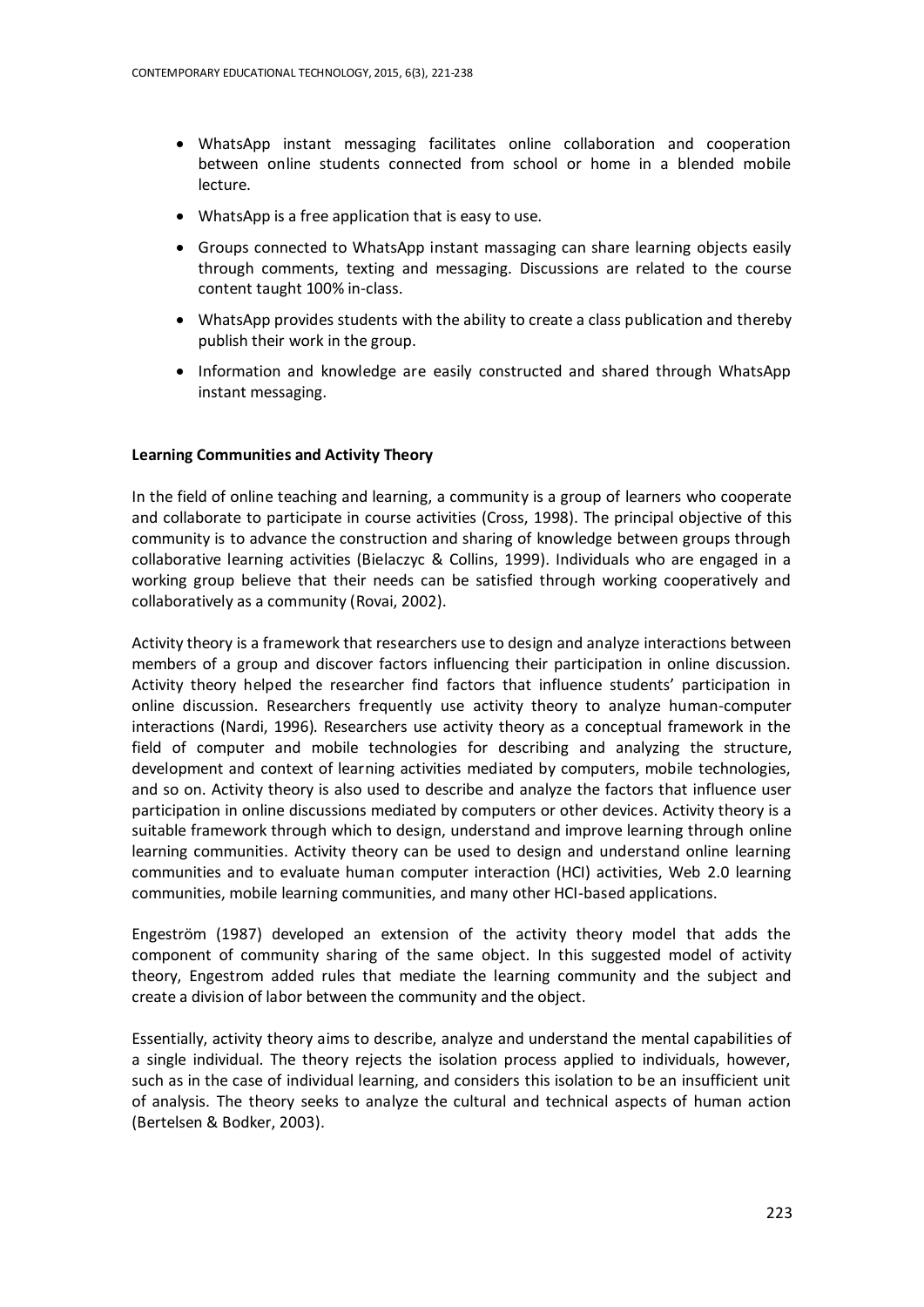Activity theory is based on six related principals:

- The first principal is the orientedness of the object. The objective of the activity system has social and cultural properties in the system, such as collaborative or cooperative learning in an online course.
- Subjects are actors engaged in activities. This is considered the individual level of activity theory; students are contextual subjects engaged in collaborative learning.
- Community or externalization is considered a social context of the system and a community level of activity theory; all actors are involved in the activity system (e.g., a group of students engaged in learning based on social interaction for constructing and sharing of knowledge is an example of a learning community).
- Tools are considered a technological level of activity theory. In the system, communication between communities is mediated by tools that transmit social knowledge. It includes the artifacts used by actors in the system. Tools influence actor-structure interactions and are influenced by culture.
- The division of labor is a considered a hierarchical structure of activity or the division of activities among actors in the system.
- Rules are the conventions and guidelines regulating activities in the system, such as rules of discussion between students in collaborative learning.

Figure 1 shows three levels of activity theory: The technological level, the individual level, and the community level.



Figure 1**.** Three Levels of Factors that Influence Online Participation

Hewitt (2004) used activity theory to evaluate learning communities in online learning environments and to explore the factors that influence students' participation in online communities. The ease of use of the technology exploited in online learning and its usefulness are both pertinent factors that influence students' positive attitudes toward the adoption of online learning communities to construct and share knowledge.

In their research related to learning communities, Strijbos and Fischer (2007) noted that collaborative learning strategies are very useful to construct and share knowledge among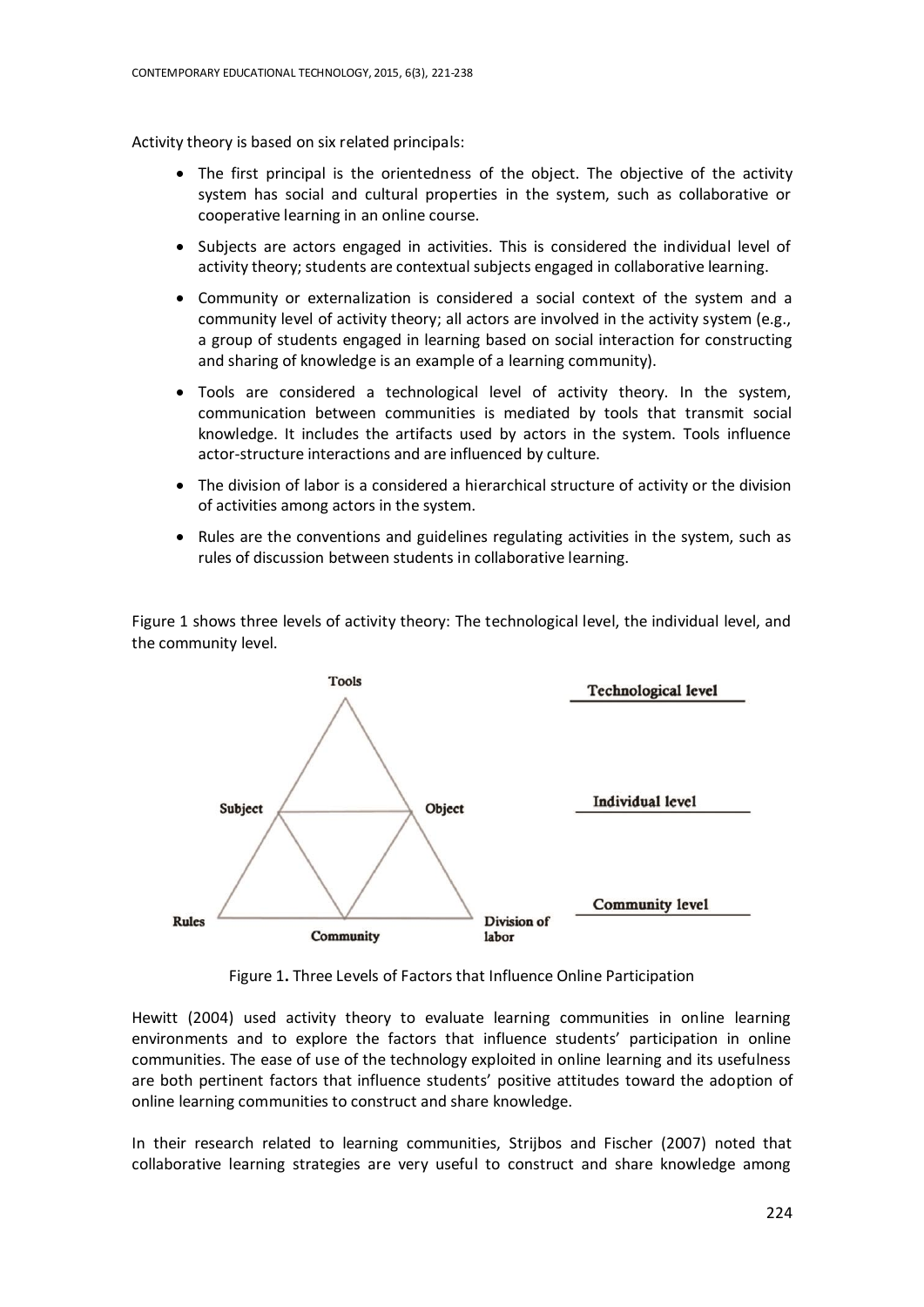students in collaborative and cooperative online courses in the presence of an instructor or tutor. The collaborative and cooperative learning activities achieved by students in the activity system help researchers find the cognitive outcomes of a learning activity and the processes of knowledge creation and sharing during the learning process. Activity theory stimulates professionals to renew knowledge (Tillema & Orland-Barak, 2006).

Mercier and Higgins (2013) examined the adoption of online cooperative and collaborative learning strategies in online communities to support mathematics learning activities and found that a number of factors influencing students' participation in cooperative and collaborative communities. Students are motivated and positively oriented to participate in online communities to share knowledge related to mathematics courses.

Further, we cannot forget the principal role of the instructor in online learning activities. In this context, a recent study by Lu and Churchill (2014) stated that the teacher plays a principal role in guiding students in online lectures. This study showed that the social interaction that helps students construct and share knowledge is achieved through the pertinent role of the instructor; a decrease in the frequency of interactive messages in online communities is triggered when the online tutor or teacher is not present with the group in the online community.

Other research in the field of mobile learning has found that online learners are using mobile educational technologies and are integrating it in online learning through learning communities and that the usefulness and ease of use of the mobile technology are the principal factors influencing students' participation and adoption of online interaction (Litchfield et al, 2007). The social presence of students in online communities is a pertinent factor that influences student's participation in online communities (Cheung et al, 2008)

In an article published in Contemporary Educational Technology, Tennyson (2010) noted that in the 1990s, the integration of the media artifact by the tutor or teacher in an e-learning system was the technological factor that improved online social interaction among group members in learning communities. Social online interaction in online learning communities and its analysis became an important domain of research (Tennyson, 2010).

Baran (2010) recommended the integration of auditory and visual representations of knowledge through calculators and audiovisual media, which is considered an effective tool for solving online students' learning difficulties. These technologies may have positive results on teaching and learning.

A study conducted by Yu, Tian, Vogel, and Kwok (2010) reported that online discussions between students through social learning communities networked through an artifact, such as mobile learning communities, clearly improved students' social connections, improved their self-esteem and boosted their learning performance.

Preston and his colleagues (2010) found that nearly 70% of students state that they learn just as well in online learning communities such as WhatsApp groups, Facebook communities, Twitter chats and Google+ communities, as they do in lectures that are held in the classroom in the presence of other students.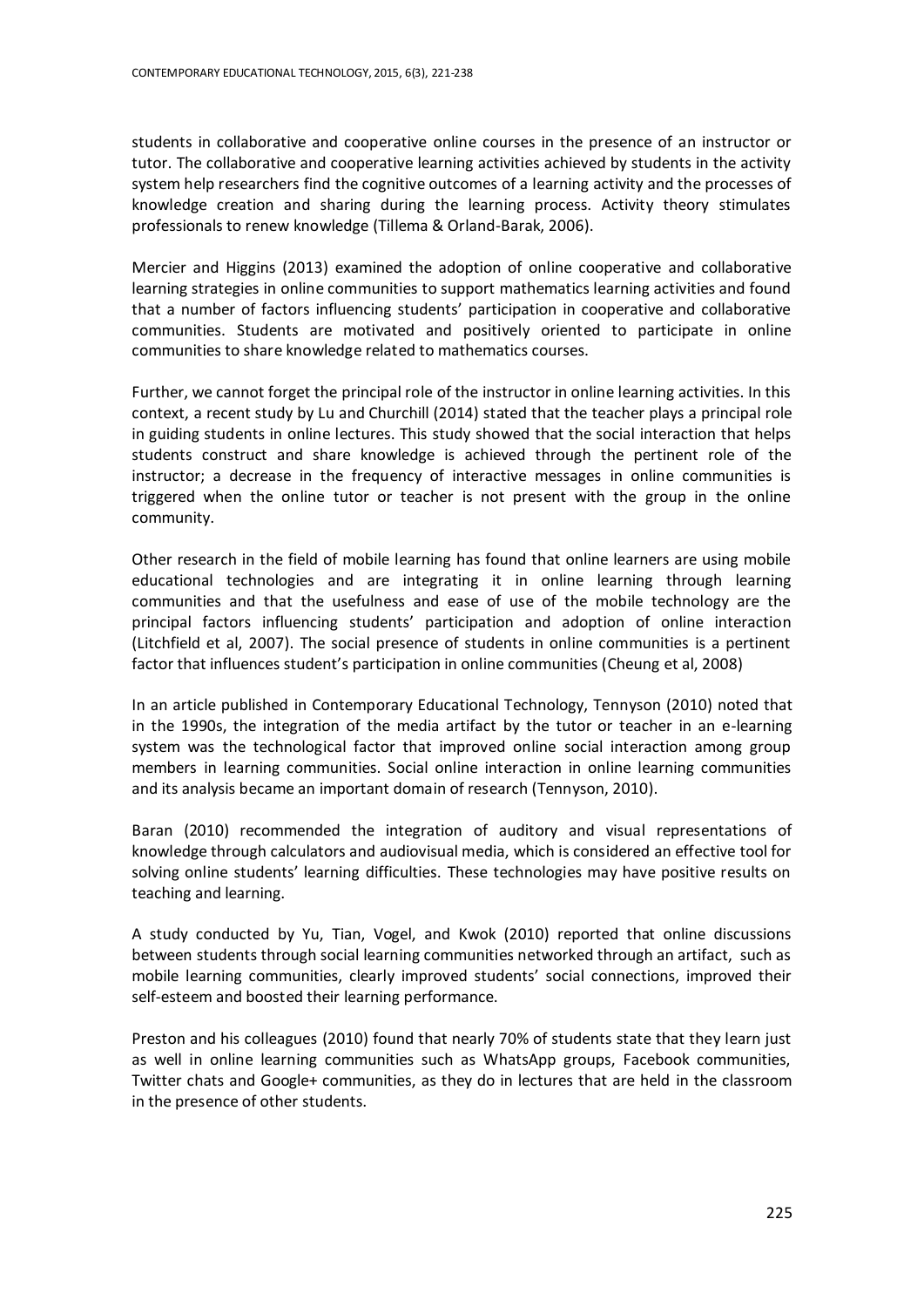#### **Research Hypotheses of the Study**

The present experimental study aims to found the effectiveness of mobile technologies (WhatApp) in the achievement of learning activities compared to learning 100% in-class with no app mediation. The same course: Scientific Research Methods in Information Science was taught with the control and experimental groups.

The hypotheses guiding the present study are:

**Hypothesis 1**: There is a statistically significant difference between the control group and the experimental group at the 0.05 alpha level regarding the achievement test scores of students.

**Hypothesis 2**: There is a statistically significant difference between the control group and the experimental group at the 0.05 alpha level regarding the attitudes of students after the experimental period.

#### **Method**

The present study used an experimental research approach based on identifying the impact of the use of the blended learning process combining in-class activities and WhatsApp activities compared to the learning process that occurred entirely in the classroom.

#### **Population and Sample**

During the 2014 academic year, researchers completed a study of the blended learning process-based continuity between in-class learning and WhatsApp mobile technology to achieve learning activities compared to in-class learning only. The study sample was composed of two groups. The first group was an experimental group and contained 34 students. With this first group, the researcher applied the learning process-based continuity between face-to-face learning and WhatsApp instant messaging to achieve learning activities and discussions. The second group was a control group containing 34 students, where learning took place entirely in the classroom. The use of WhatsApp instant messaging in learning activities and discussions was new to students.

#### **The Equivalence of the Groups**

For the experiment with the learning process incorporating WhatsApp mobile learning activities to share knowledge in the course titled Scientific Research Methods in Information Science, the researchers first divided the sample into a control group and an experimental group. The two groups showed a good level of performance in using educational technologies. The researcher used an achievement test of to measure students' knowledge of general culture and the general use of instructional technology that contained no questions related to the experimented courses. The researcher divided the sample into two groups based on the results (excellent, very good, good, average, poor) (see Table 1).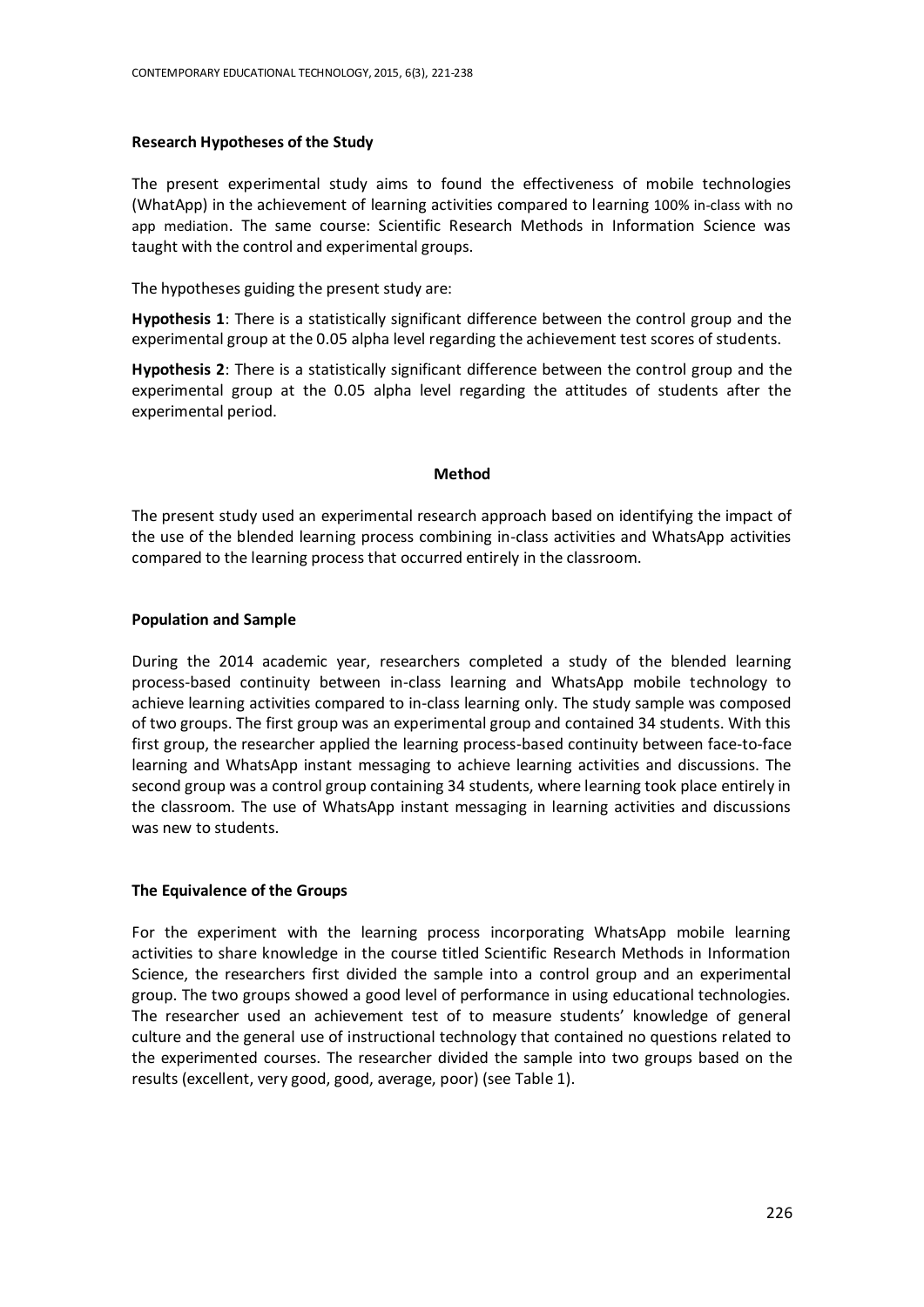|                                         | Achievement test before the experimentation |           |              |                      |                           |  |  |  |
|-----------------------------------------|---------------------------------------------|-----------|--------------|----------------------|---------------------------|--|--|--|
|                                         |                                             | Frequency | Percent      | <b>Valid Percent</b> | <b>Cumulative Percent</b> |  |  |  |
| Excellent<br><b>Scales</b><br>Very good |                                             | 16        | 23.5<br>23.5 |                      | 23.5                      |  |  |  |
|                                         |                                             | 22        | 32.4         | 32.4                 | 55.9                      |  |  |  |
|                                         | Good                                        | 10        | 14.7         | 14.7                 | 70.6                      |  |  |  |
|                                         | Average                                     |           | 20.6         | 20.6                 | 91.2                      |  |  |  |
|                                         | Poor                                        | 6         | 8.8          | 8.8                  | 100.0                     |  |  |  |
|                                         | Total                                       | 68        | 100.0        | 100.0                |                           |  |  |  |

### Table 1. Results of the Pres-Test Completed before the Experiment

# **Tools Used for Collecting Data**

The researcher adopted the post-achievement test and the questionnaire method to collect study data.

- The first set of study data was based on the students' scores on the post-test taken after completing the experimental course.
- The second set of study data was based on the questionnaire method. The questionnaire was constructed using content validity, as established by a group of teachers at the university level. A first questionnaire was distributed in person to the experimental group to evaluate their attitudes toward the learning resource-based blended course. The control group questionnaire measured those students' attitudes towards the course conducted in the classroom without any use of mobile technology discussions.

The two questionnaires were distributed by email to a sample of teachers to measure their content validity.

# **Justification of Measures**

The researcher began the experiment by explaining the rules for using WhatsApp instant messaging in the blended course (e.g., do not include publications that are unrelated to the course, connect to the group at the appropriate time, be respectful). The first measures in the present study were based on scores obtained by students in the post-test.

- Students' cognitive performance was based on their scores on the post-test. This measure was used to accept or reject Hypothesis 1.
- The measurement of the students' attitudes towards the experimented learning process was based on the questionnaire method. This measure was used to accept or reject Hypothesis 2. The attitudinal data obtained after the end of the experiment is considered a good indicator to explain students' motivation in using the learning process, as well as the importance of technology used in the experiment. A five-point Likert scale (strongly agree, agree, neutral, disagree, and strongly disagree) (Likert, 1932) was used for the questionnaire distributed to the control group.

The Statistical Package for Social Sciences (SPSS) software was used to analyze the study data.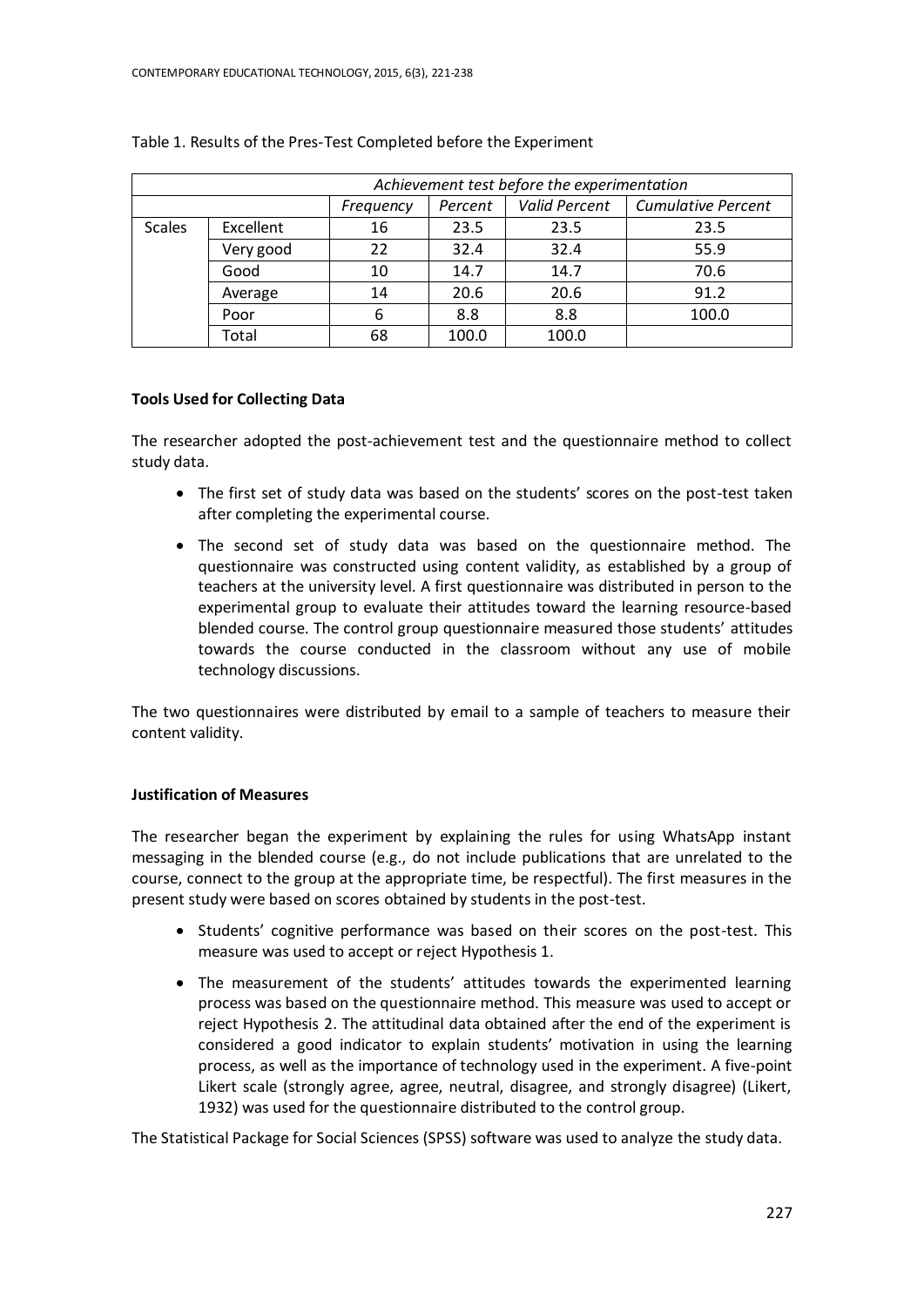#### **Why Use the Independent Simple t-test?**

The t-test is generally used when there are two study groups, an experimental group and a control group, or for a pre- and post-test over the same group when there are more than 30 subjects in the sample. In selecting the appropriate statistical test, the researcher must verify that the data pass all of the assumptions that are required for the test. In the present study, the data pass all assumptions that are required to use the independent simple t-test to find valid results. The ANOVA test is recommended for two or more independent groups, but the simple t-test is suggested when there are only two groups: a control group and an experimental group.

### **The Research Process in the Learning Environment of the Control and Experimental Groups**

The blended online course of the experimental group was conducted using continuity between 2 hours per week in the classroom and 1 hour per week of WhatsApp learning activities. The WhatsApp messenger is used an hour per week to discuss content taught in-class. The control group participated in 2 hours per week of in-class learning and an additional hour of face-toface learning activities. Both groups participated in 2 hours of coursework and 1 hour of learning activities to discuss course content that was covered face-to-face in the classroom. The difference between the 2 groups is that the experimental group's learning activities were mediated by the WhatsApp tool. The group participated in the same number of course and activity hours. The experimental group was created by the administrator in the WhatsApp messenger, and experimental students were invited to participate in the mobile lecture for an hour every week. All conversations in the experimental group took place in the presence of the administrator, who was the course instructor. The students were required to respect all rules as well as the set start and end times of the mobile lecture.

Figure 2 shows the experimental devices of the experimental and control groups.



Figure 2. Experimental Devices of the Control and Experimental Groups.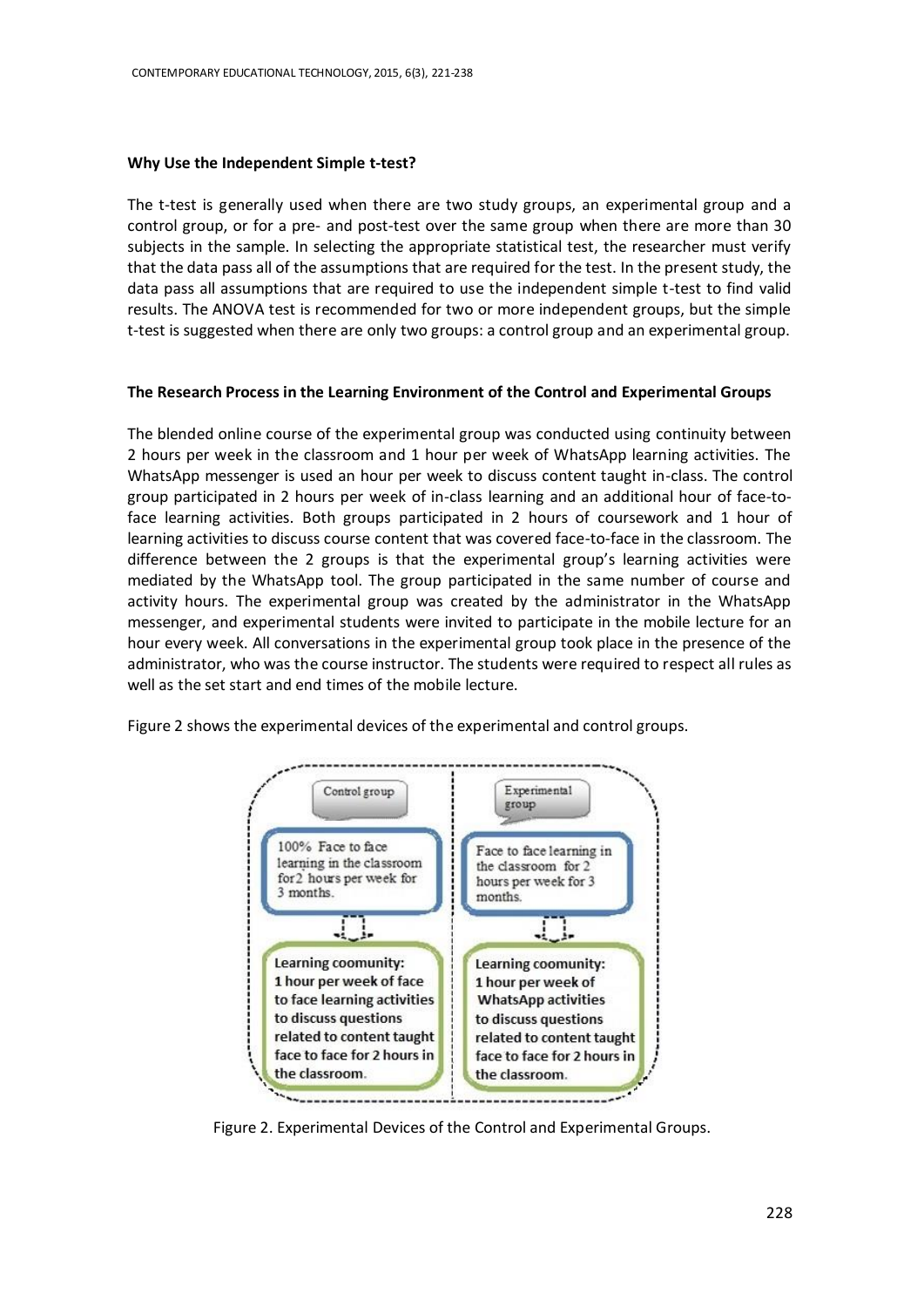## **Findings**

## **Test Results**

Table 2 shows the means of the experimental and control groups and the standard deviation scores derived from statistical tests.

Table 2. Means and SD of the Control and Experimental Groups of Scores in the Test After the Experimentation

| <b>Group Statistics</b> |                           |    |      |                       |                 |  |  |  |
|-------------------------|---------------------------|----|------|-----------------------|-----------------|--|--|--|
|                         | Groups                    | N  | Mean | <b>Std. Deviation</b> | Std. Error Mean |  |  |  |
| Test2                   | Control group             | 34 | 2.79 | 1.122                 | .192            |  |  |  |
|                         | <b>Experimental Group</b> | 34 | 3.41 | 1.158                 | 199             |  |  |  |

The value of the mean of the control group is 2.79, and the value of the mean of the experimental group is 3.41 (see results in Table 2). The mean of the control group (2.79) is less than the mean of the experimental group (3.41). The value of t-test obtained through the independent simple t-test can be used to explain the difference between the values of the means of the two groups in Table 3 below.

Table 3. Value of t-test obtained through independent simple t-test used for the Equality of the Mean in the Achievement Test 2

|       |                    | t     | Df    | Mean              | Std. Error |                   | 95%   |
|-------|--------------------|-------|-------|-------------------|------------|-------------------|-------|
|       |                    |       |       | <b>Difference</b> | Differenc  | Confidence        |       |
|       |                    |       |       |                   | е          | Interval of the   |       |
|       |                    |       |       |                   |            | <b>Difference</b> |       |
|       |                    |       |       |                   |            | Low               | Upper |
|       |                    |       |       |                   |            | er                |       |
|       | variances<br>Equal | 2.234 | 66    | .618              | .277       | 1.17              | .066  |
| Test2 | assumed            |       |       |                   |            | 0                 |       |
|       |                    |       |       |                   |            |                   |       |
|       | Equal variances    | 2.234 | 65.93 | .618              | .277       | 1.17              | .066  |
|       | not assumed        |       |       |                   |            | 0                 |       |

To reject or validate the first hypothesis from results of the test undertaken after the experimentation, we note the following:

Hypothesis 1: There is a statistically significant difference between the experimental group and the control group at the 0.05 alpha level regarding the achievement test scores of students after the experimental period.

The value of the t-test of the table is 2.00, and Table 3 shows that the value of the t-test calculated for the equality of the means of the control and experimental groups is 2.234, which is greater than the value of t-test of the table. Based on rules of independent simple t-tests, this result clearly shows the acceptance of Hypothesis 1. There is a difference between the experimental group and the control group at the 0.05 alpha level in the students' achievement test after the experimental period. This difference is in favor of the experimental group.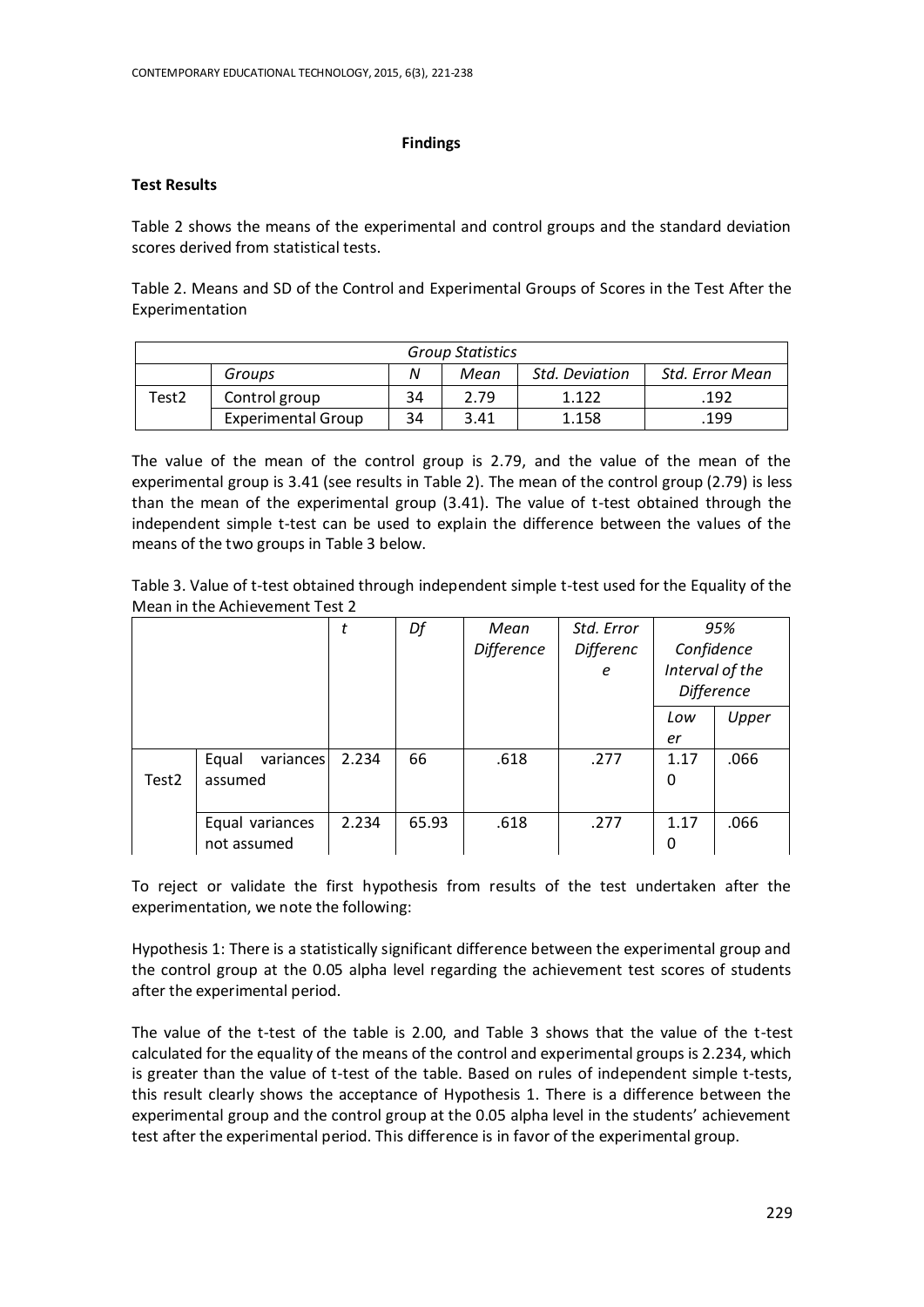Figure 3 shows the performance of the control and experimental groups on the achievement test.



Figure 3. Results of Scores in the Test Achieved by the Experimental and Control Groups

# **Attitudes of Two Groups towards the Experimental Learning Processes**

Table 4 shows the structure of the questionnaire designed and developed by the researcher to discover the attitudes of the experimental group toward the use of the blended learning process that combined in-class and mobile learning.

Table 4. Variables, Course, Items and Sample of the Questionnaire of the Attitudes of the Experimental Group in the Course: Scientific Research Methods in Information Science

| <b>Items</b>         | The learning is easy.                                               |  |  |  |  |  |
|----------------------|---------------------------------------------------------------------|--|--|--|--|--|
|                      | Problem solving is favored.                                         |  |  |  |  |  |
|                      | The cognitive legibility is provided for us.                        |  |  |  |  |  |
|                      | The knowledge is clearly constructed and shared.                    |  |  |  |  |  |
|                      | The research of information is favored.                             |  |  |  |  |  |
|                      | There is a sufficiency of the time to finish tests.                 |  |  |  |  |  |
| Course               | Scientific Research Methods in Information Science                  |  |  |  |  |  |
| The learning process | blended learning process (70% In presence+30% WhatsApp discussions) |  |  |  |  |  |
| <b>Items</b>         | l agree strongly, I agree, Neutral, I disagree, I disagree strongly |  |  |  |  |  |
| N                    | 34                                                                  |  |  |  |  |  |

Table 5 describes the questionnaire distributed to the students in the control group to explore their attitudes toward the use of the learning process based 100 % face to face learning.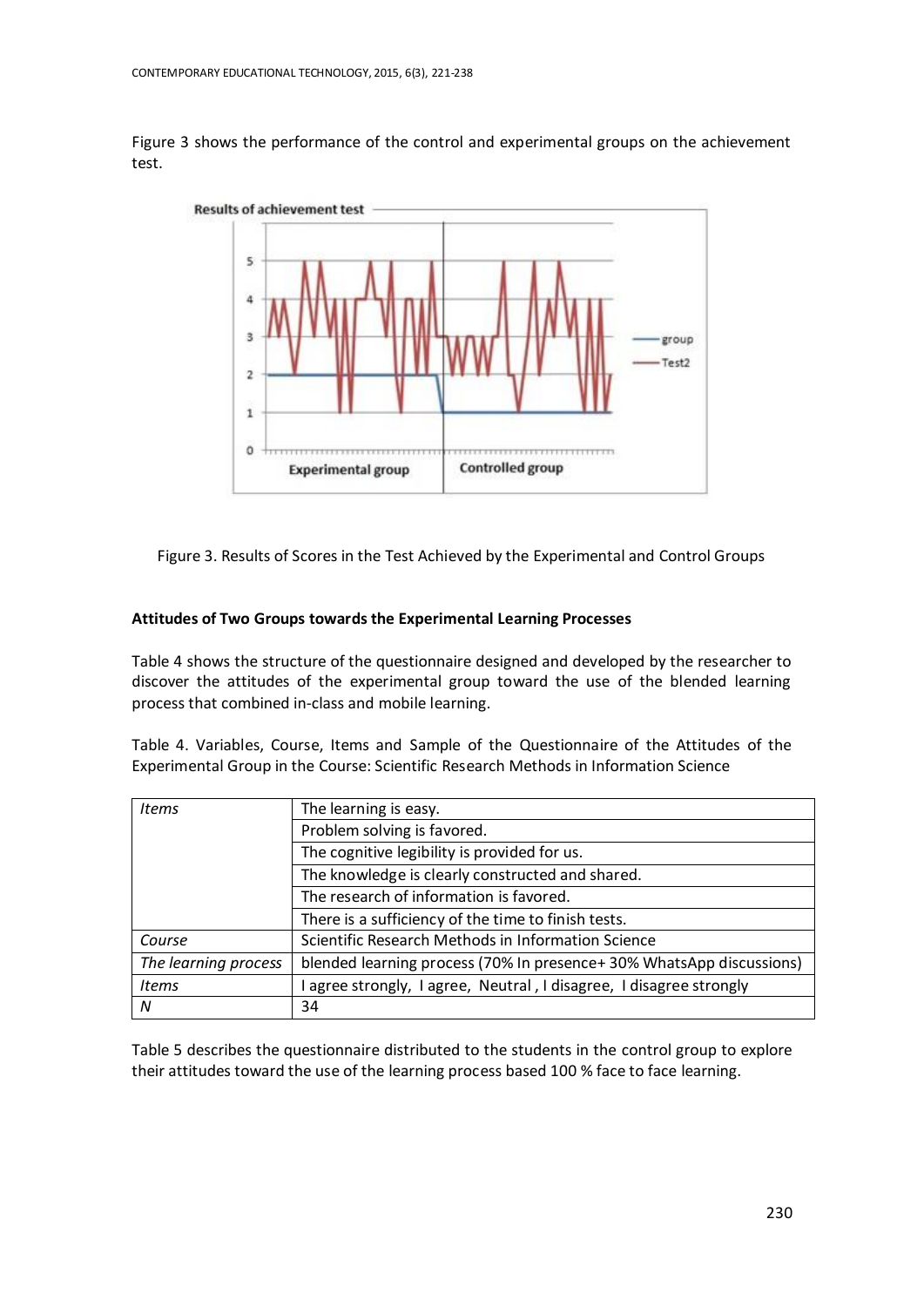Table 5. Structure of the questionnaire of the attitudes of the control group in the course: Scientific Research Methods in Information Science

| Items                | The learning is easy.                                                    |  |  |  |  |
|----------------------|--------------------------------------------------------------------------|--|--|--|--|
|                      | The problem solving is favored.                                          |  |  |  |  |
|                      | The cognitive legibility is provided for us.                             |  |  |  |  |
|                      | The learning process used in the course favors the sharing of knowledge. |  |  |  |  |
|                      | The learning process used in the course favors the research of           |  |  |  |  |
|                      | The time for the achievement of the learning activities in the course is |  |  |  |  |
| The course           | Scientific Research Methods in Information Science                       |  |  |  |  |
| The learning process | 100% in presence (70% course + 30% discussions in class).                |  |  |  |  |
| <b>Items</b>         | agree strongly, I agree, Neutral, I disagree, I disagree strongly        |  |  |  |  |
| N                    | 34                                                                       |  |  |  |  |

Table 6 describes the means of the attitudes of the experimental and control groups.

# Table 6. Means of Group Statistics

|          | Group                     | N  | Mean  | <b>Std. Deviation</b> | Std. Error Mean |
|----------|---------------------------|----|-------|-----------------------|-----------------|
| Attitude | Control Group             | 34 | 18.15 | 3.839                 | .658            |
|          | <b>Experimental Group</b> | 34 | 21.62 | 3.798                 | .651            |

The results regarding students' attitudes towards blended and traditional learning are shown in Table 6. The results show that the mean of the control group is 18.15 and that the mean of the experimental group is 21.62. The mean of the attitudes of the experimental group is higher than that of the control group, and the difference between the two means is clear from Table 6. To interpret the difference between the means, the researcher used the value of the t-test described in Table 7 below.

Table 7. t-test for the Equality of the Mean in the Attitudes of Students

|          |                                   |       | Df     | Mean              | Std.       | 95% Confidence    |       |
|----------|-----------------------------------|-------|--------|-------------------|------------|-------------------|-------|
|          |                                   |       |        | <b>Difference</b> | error      | Interval of the   |       |
|          |                                   |       |        |                   | Difference | <b>Difference</b> |       |
|          |                                   |       |        |                   |            | Lower             | Upper |
| Attitude | Equal<br>variances<br>assumed     | 3.748 | 66     | 3.471             | .926       | 5.320             | 1.622 |
|          | Equal<br>variances not<br>assumed | 3.748 | 65.993 | 3.471             | .926       | 5.320             | 1.622 |

The value of t in the t-test is used to reject or validate the second hypothesis: There is a statistically significant difference between the experimental group and the control group at the 0.05 alpha level regarding students' attitudes after the experimental period.

Table 7 shows that the value of t-test calculated for the equality of the mean is (3.748), which is higher than the value of t-test of the table (2.00). This result shows that Hypothesis 2 is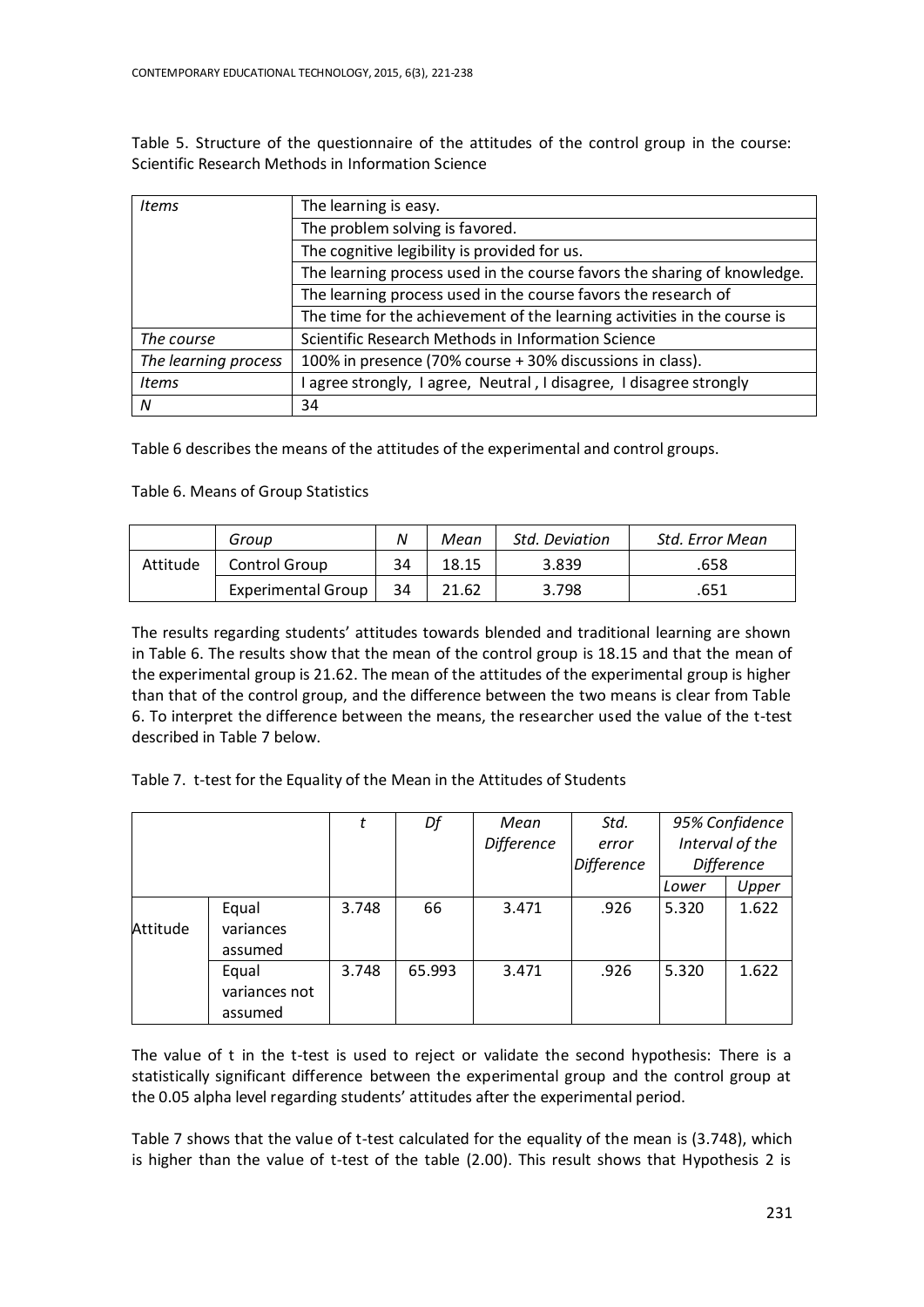accepted and that there is a difference between the experimental group and the control group at the 0.05 alpha level in the attitudes variable. This difference is in favor of the experimental group; the attitudes of students in the experimental group towards using the blended course (70% face-to-face course work + 30% WhatsApp discussions) are more positive and oriented toward the use of the blended learning process compared with the attitudes of the students in the control group towards in-class learning (70% face-to-face coursework+30% face-to-face discussion).

Figure 4 shows the attitudes of students of the experimental and control groups based on the questionnaire method.



Figure 4. Results of the Attitude of the Experimental and Control Group

# **Discussion and Implications**

The results of the present study clearly show the positive effect of the blended course (70% face-to-face coursework + 30% of WhatsApp discussions) first on the good test results achieved after the experimentation and then on the positive attitudes of students in the experimental group compared with the students in the control group.

The researcher collected study data using the results of the achievement test and a questionnaire that explored students' attitudes towards the experimental learning process. First, the test results achieved after course completion show the cognitive performance of the students in the experimental sample compared with the control group. Second, the attitudinal data collected through the questionnaire method shows that the experimental group is more oriented and motivated to use the blended course compared with the control group, whose activities took place entirely in the classroom. The benefits of the blended course for the students in the experimental group are clear from the results of the study. The attitudes of students toward the use of WhatsApp mobile learning activities show that the learning process facilitates learning, helps students find solutions to learning difficulties and easily construct and share knowledge, and supports research into useful information for learning for a majority of students in experimental sample, compared with the control group. The learning process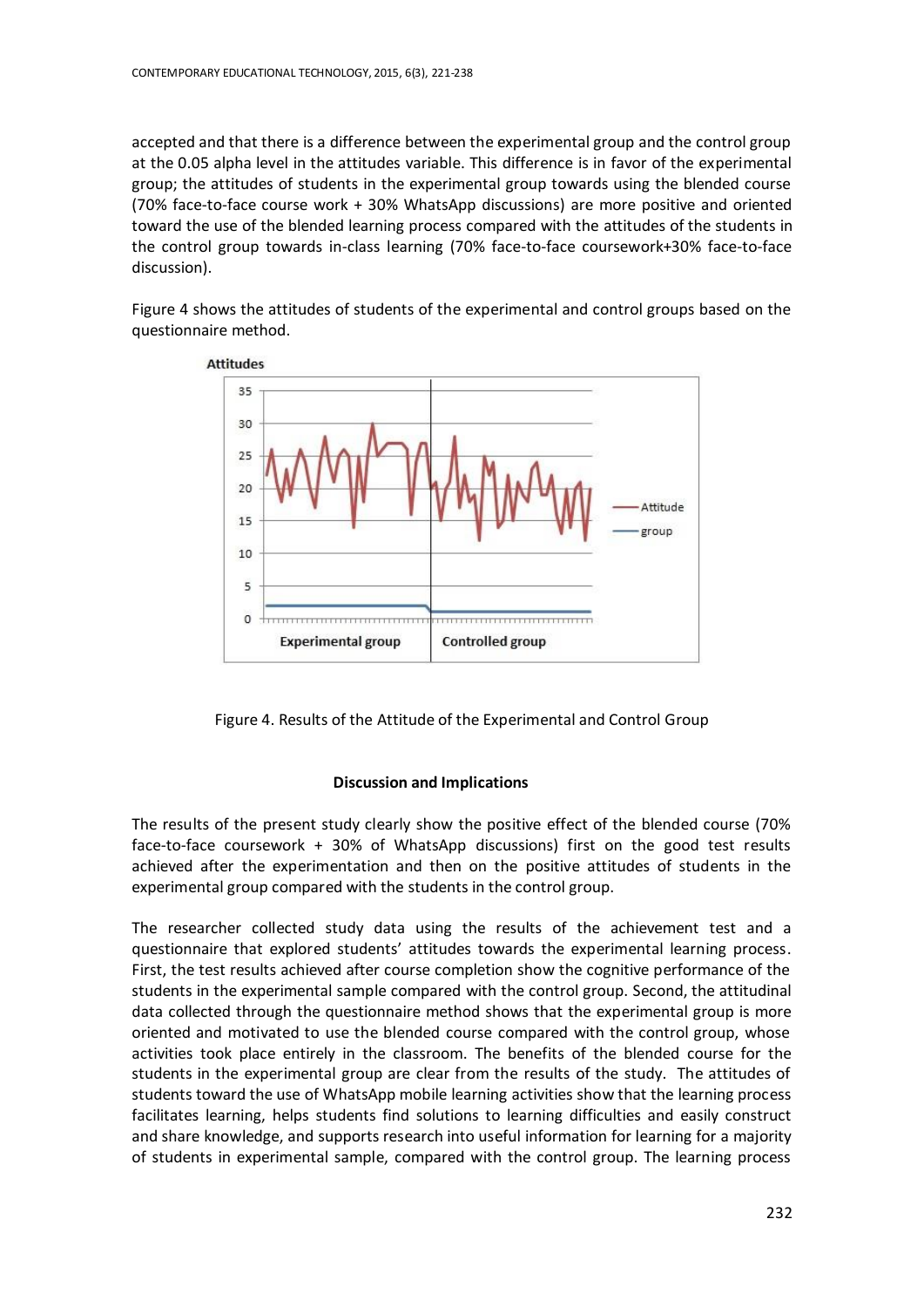integrating WhatsApp mobile learning activities is more effective for learning and teaching than the entirely in-class learning process. Teachers using online learning methods have noted the creative use of Internet technology based on mobile learning activities and its facilitation of knowledge sharing among online students. Based on the results of the present research, WhatsApp mobile learning activities can be powerful and effective tools for students.

In the domain of habits and usability, we note that WhatsApp instant messaging is an easy to use interface for students, many of whom are familiar with its use from everyday life. The study shows that a majority of respondents felt that social networking tools based on WhatsApp mobile learning activities can help with learning and knowledge sharing and the acquisition, dissemination, and analysis of information and knowledge.

Today, the use of WhatsApp instant messaging to improve social interaction and knowledge sharing using smartphones is increasing. Students in the experimental sample used WhatsApp frequently in their daily lives and therefore found the technology easy to use. WhatsApp instant messaging allows students to receive messages instantly. It is an interactive tool that facilitates the rapid exchange of ideas.

The students in the sample have different perceptions of the online course with or without WhatsApp instant messaging. Students in the experimental group were more encouraged and motivated to use WhatsApp instant messaging in social interactions to discuss the classroom lectures. Some factors influence the students' motivation in interacting with their peers online in course discussions. Activity theory is a suitable framework through which to examine the factors that influence students to participate in online discussion. These factors are examined at the technological, individual and community levels. The technological level is concerned with habits and usability. The individual level concerns the affordances of the tool as perceived by the students. The social presence, sense of community, community rules and rules operate on the community level. In the next section on theoretical implications, the researcher concentrates on the factors that influence students' participation in and motivation to use the WhatsApp instant messaging tool to clearly explain the difference in the achievement and attitudinal results in favor of the experimental group.

# **Technological Level: Usability and Habits**

The use of the WhatsApp messenger to facilitate knowledge sharing in education has increased. First, students' habits and past experiences using WhatsApp and the app's perceived ease of use shapes their attitudes toward this technology. From the findings, it is clear that the experimental students' attitudes are positive and oriented toward the learning process integrating WhatsApp learning activities.

WhatsApp learning activities, which provide an easy-to-use interface coupled with a news feed feature, allow students to be quickly informed of updates within the community and respond in a timely manner. In the study by Preston and his colleagues (2010), nearly 70% of the students stated that they could learn just as well from online lectures as face-to-face lectures. In this respect, the findings of the present study confirm those of previous research projects that underscore the importance of a user-friendly Web-based platform (e.g., Cheung et al., 2008).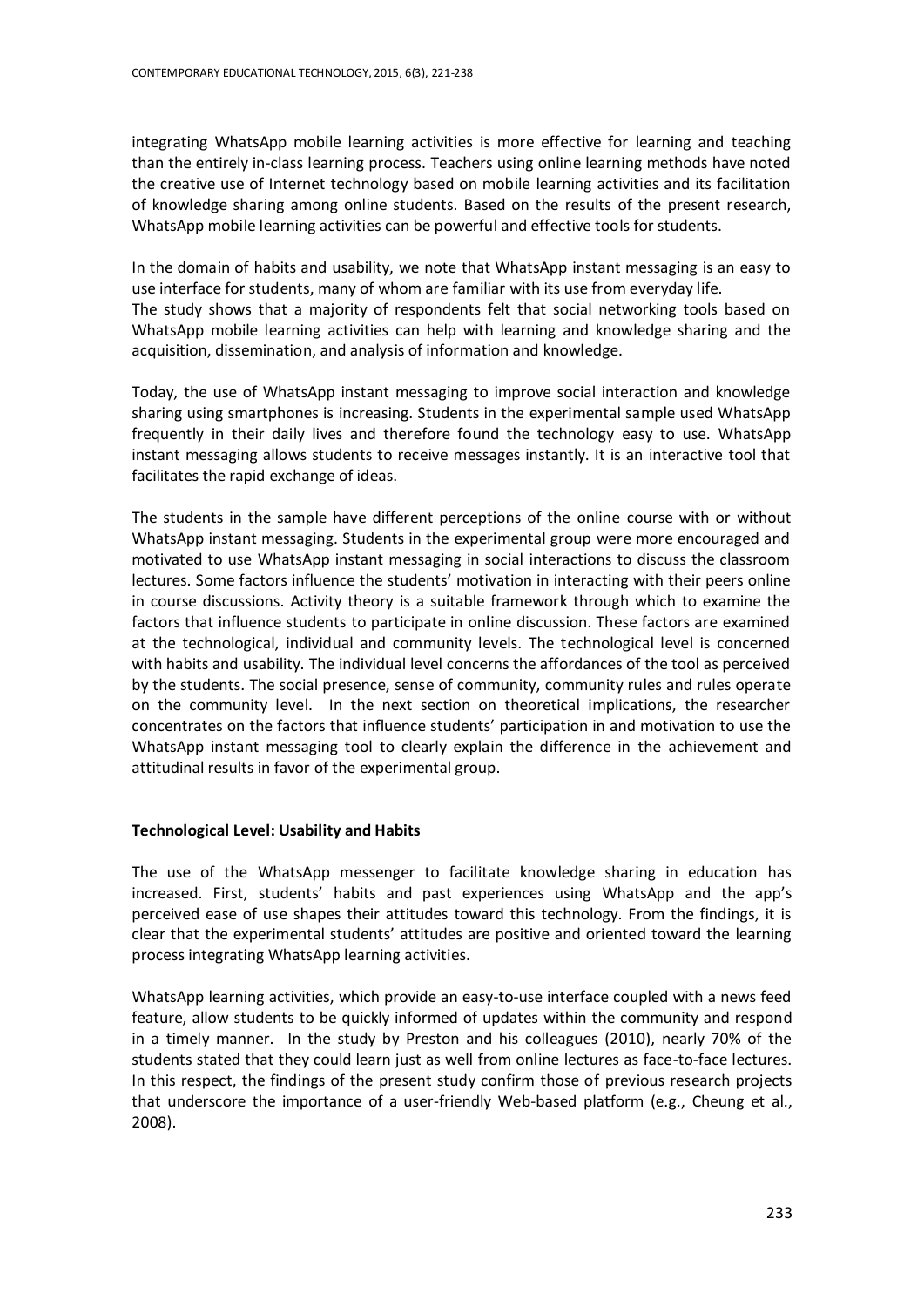#### **Individual Level: Perceptions**

Students held different beliefs regarding the affordances of the two learning processes (that is, the object that can be achieved by using the tools). The in-class learning process is a formal academic process method of learning that is used mostly to disseminate information rather than to enhance interaction. The students in the experimental group acknowledged the learning process that integrated WhatsApp mobile learning activities as a valuable process for sharing knowledge to improve learning, exchange experiences and ideas, discuss various academic and social issues and seek help and support during their learning activities. It appeared to be natural for them to create posts, share information, and conduct online discussions using the WhatsApp messenger.

From a technical perspective, Berners-Lee (2006) may have been correct that the affordances of online content creation and communication are not unique to mobile tools. The real difference between Web 1.0 and mobile technologies may involve the mentality rather than the technical capabilities.

#### **Community Level: Social Presence, Roles, and Rules**

Studies examining the impact of the social presence of teachers and students in online communities consider the former to be a principal factor influencing students' motivation for social interaction and collaboration in online teaching and learning. The presence of the teacher in the learning process is very helpful for students to construct and share knowledge. A recent study by Lu and Churchill (2014) published in the Australian Journal of Educational Technology showed that the social interaction in online learning was teacher-centered; the teacher played a central role in collaborative learning. The density of social interaction decreased remarkably when the teacher was excluded. WhatsApp mobile learning activities were initiated and run by the online instructor, and the rules for online participation and discussion were negotiated among the members of the community. The learning process of the control group designed without WhatsApp mobile learning activities was more academic and formal, and the instructor monitored the students. In this learning process, there was no sense of community and social interaction in the construction and sharing of knowledge. Students in the experimental group considered WhatsApp mobile learning activities to be an interactive space that enhanced the sense of community through sharing knowledge. The students' attitudes toward the use of the e-learning process based on WhatsApp mobile learning activities and other learning processes that were designed and developed without using WhatsApp messenger played a vital part in shaping their online activities and their roles in the online community.

Strijbos and Fischer (2007) argued that universities around the world must work to integrate cooperative and collaborative learning in the educational system to benefit the cognitive and social outcomes of learning communities and help students construct and share knowledge through online groups, especially given the low cost of these technologies.

According to Rovai (2002), students today need cooperative and collaborative learning activities to construct and share knowledge. Students are satisfied by online courses that integrate learning communities and have positive attitudes towards such courses. The increase in the use of mobile devices in the university environment helps students easily cooperate and collaborate and improves their communication.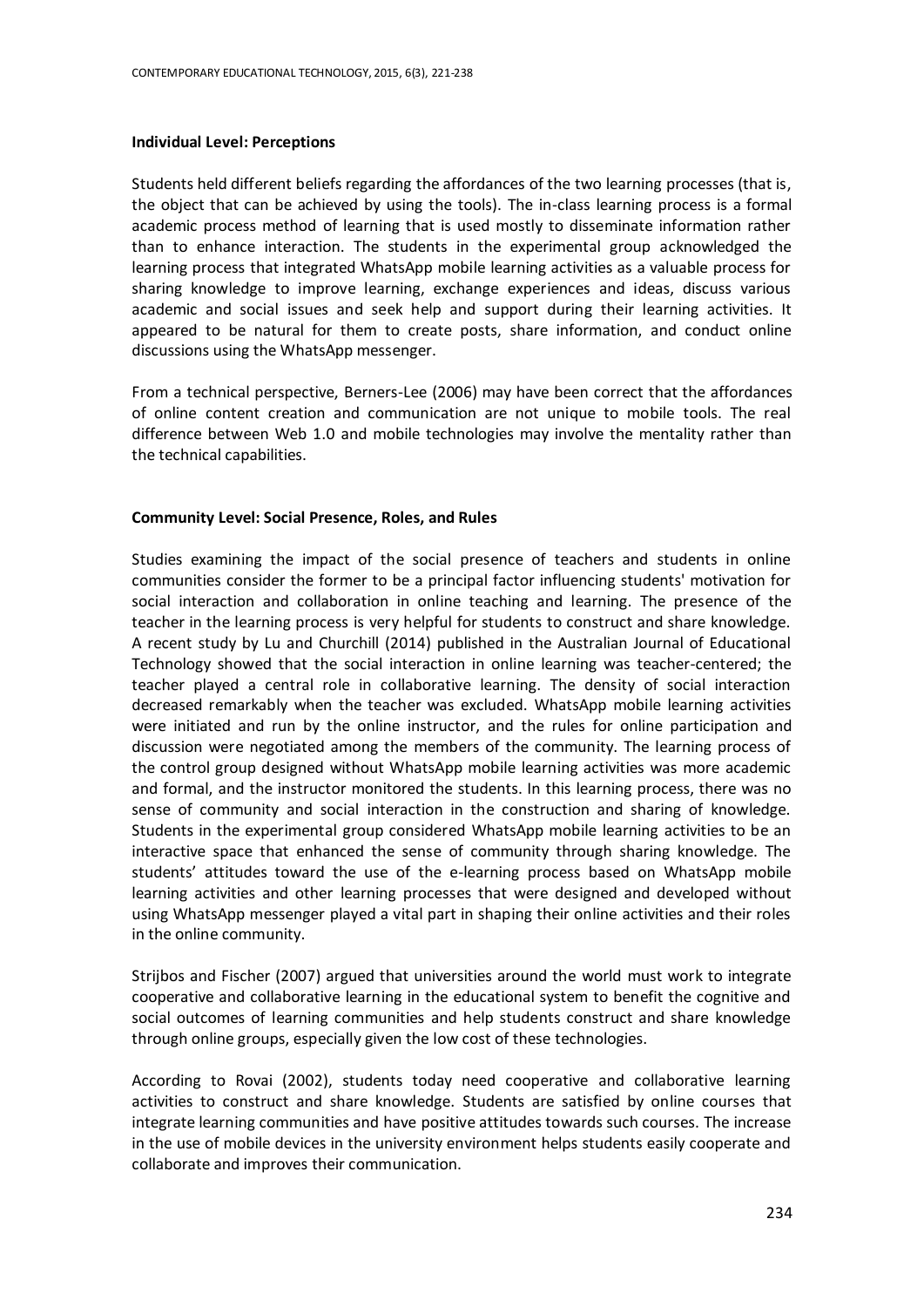In their research related to social interactions in online learning communities using mobile devices Cheung et al. (2008) found that social presence is a principal factor influencing students' motivation to engage in social interactions for constructing and sharing knowledge. The study confirmed the importance of an online social presence in helping learners become more engaged.

Instant messaging for academic purposes using WhatsApp provides students with opportunities to interact and construct and share knowledge (Chan, 2005). Instant messaging is considered an effective tool for learning and teaching through social interactions (Gillingham & Topper, 1999).

The findings of the present study based on activity theory support the value of implementing collaborative and whole-class learning activities, designed to provide opportunities for students to share experiences and knowledge through discussion and comments on the WhatsApp messenger. Tillema and Orland-Barak (2006) indicated in their research that collaborative teamwork is increasingly being used to stimulate professionals to develop and renew their knowledge and keep abreast of new developments in their fields.

# **Limitations**

The limitations of present study are as follows:

- The number of items of the questionnaire was limited to 6.
- The present experimental study took place in the context of a single course, "Scientific Research Methods in Information Science," and it should be replicated in other online disciplines.

# **Conclusions and Recommendations**

There is a general growing research interest in collaborative learning activities and the sense of learning communities in the educational context, and cognitive, motivational, and affective benefits of collaboration have been found. The aspects studied include students' productive engagement in peer interactions, features of group dialog and discourse leading to high quality learning, the shared regulation of joint activities, and the relationship between online groupwork and social and emotional aspects of peer-interaction.

Based on the results of the study, the researchers advise teachers and actors in mobile teaching and learning to use WhatsApp mobile application only to pursue learning activities in a blended course integrating both face to face learning and mobile learning. The results of the study show that WhatsApp is a good tool for mobile learning when it is used in a blended course strategy. In a blended mobile lecture, mobile applications such as WhatsApp are preferred over face-to-face, in-class discussion in regard to completing course activities.

In a blended mobile lecture, anything posted by students or teachers will be instantly accessible for online students working from school or home. The results of the present research show that WhatsApp mobile learning activities carry benefits for students' achievement and attitudes towards mobile learning and teaching.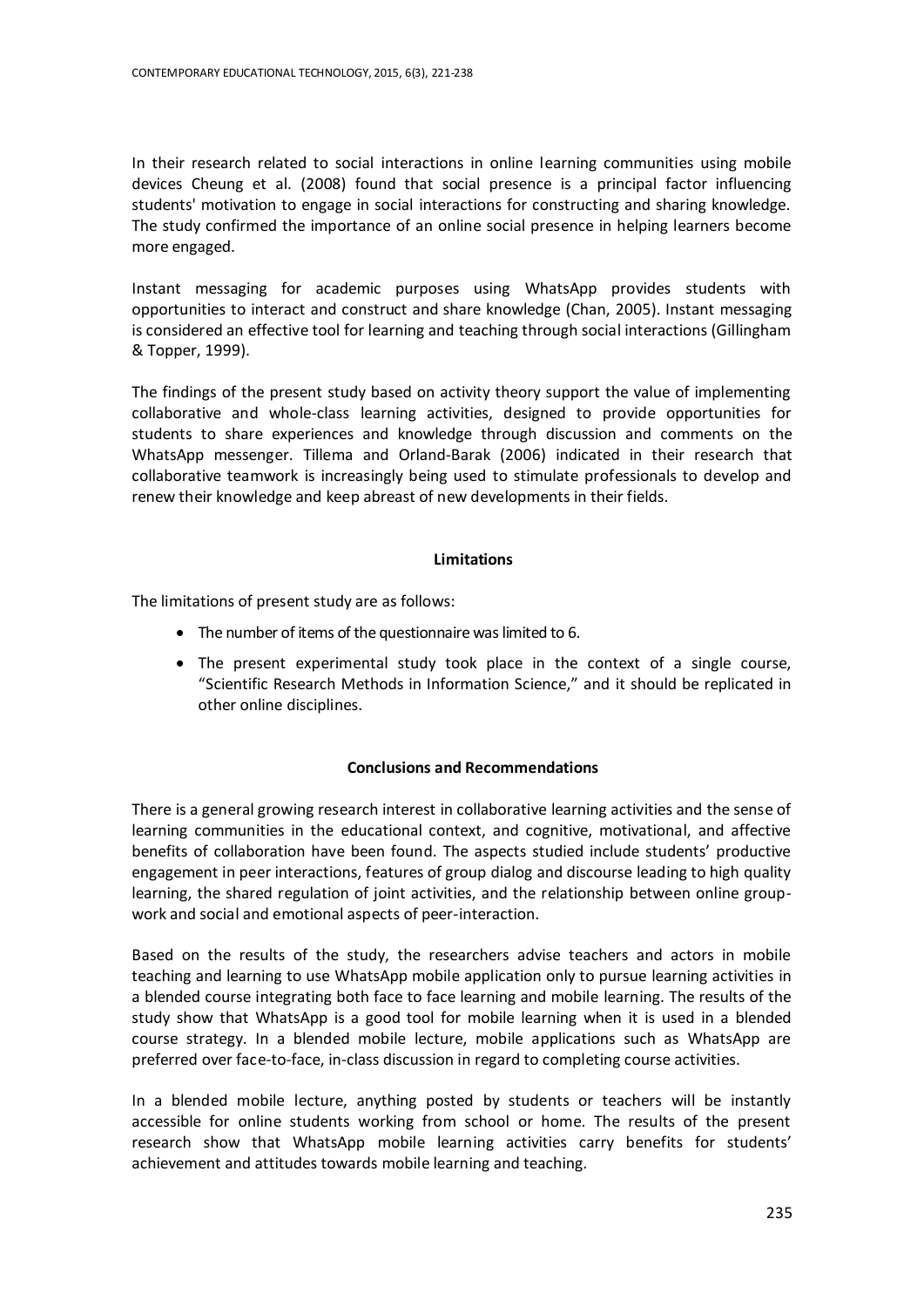The benefits of the WhatsApp tool in a blended mobile lecture environment are as follows:

- The tool facilitates online discussions and collaboration from school or home in a blended mobile lecture.
- In a blended mobile lecture, online students can easily discuss different topics related to the course taught face-to-face in the classroom.
- The tool facilitates of the creation of a class publication that students can edit and publish by engaging in collaborative and cooperative online activities related to the course taught in the classroom.
- It encourages students to insert text and messages to easily share information and knowledge related to the course taught face to face in a blended mobile lecture.
- WhatsApp learning technologies can help students integrate videos, podcasts, messages, texts, images and audio files in the blended mobile learning process.

The present study explored the effectiveness of the blended learning process using WhatsApp learning activities to discuss questions posed by the online instructor and related to classroom content. The results of the present study confirms the results of the study by Williams, Birch, & Hancock (2012) demonstrating that online lectures are more effective when combined with attending face-to-face lectures. Future research could fruitfully compare the 100% online lecture format to blended lectures based on continuity between face-to-face lectures and online lectures.

#### **References**

- Barhoumi, C. & Rossi, PG. (2013). The effectiveness of the instruction oriented hypertext systems compared to direct instruction in e-learning environment. *Contemporary Educational Technology, 4*(4), 281-308.
- Baran, B. (2010). Experiences from the process of designing lessons with interactive whiteboard: ASSURE as a road map. *Contemporary Educational Technology, 1*(4), 367- 380.
- Bertelsen, O. W. and S. Bodker. (2003). Activity theory. In J. M. Carroll (Ed.), *HCI models, theories, and frameworks: Toward a multidisciplinary science* (pp.291-324). San Francisco, CA: Morgan Kaufmann.
- Bielaczyc, K. & Collins, A. (1999). Learning communities in classrooms: a reconceptualization of educational practice. In C. M. Reigeluth (Ed.). *Instructional design theories and models*, 2, 269–291. Mahwah, NJ: Lawrence Erlbaum Associates.
- Chan, L. (2005). WebCT revolutionized e-learning. *UBC Reports, 51*(7). Retrieved on 10 July 2015 from http://news.ubc.ca/ubcreports/2005/05jul07/webct.html
- Cheung, W. S., Hew, K. F., & Ng, S. L. (2008). Toward an understanding of why students contribute in asynchronous online discussions. *Journal of Educational Computing Research*, *38*(1), 29–50.
- Cross, K. P. (1998). Why learning communities? Why now. *About Campus*, *3*(3), 4-11.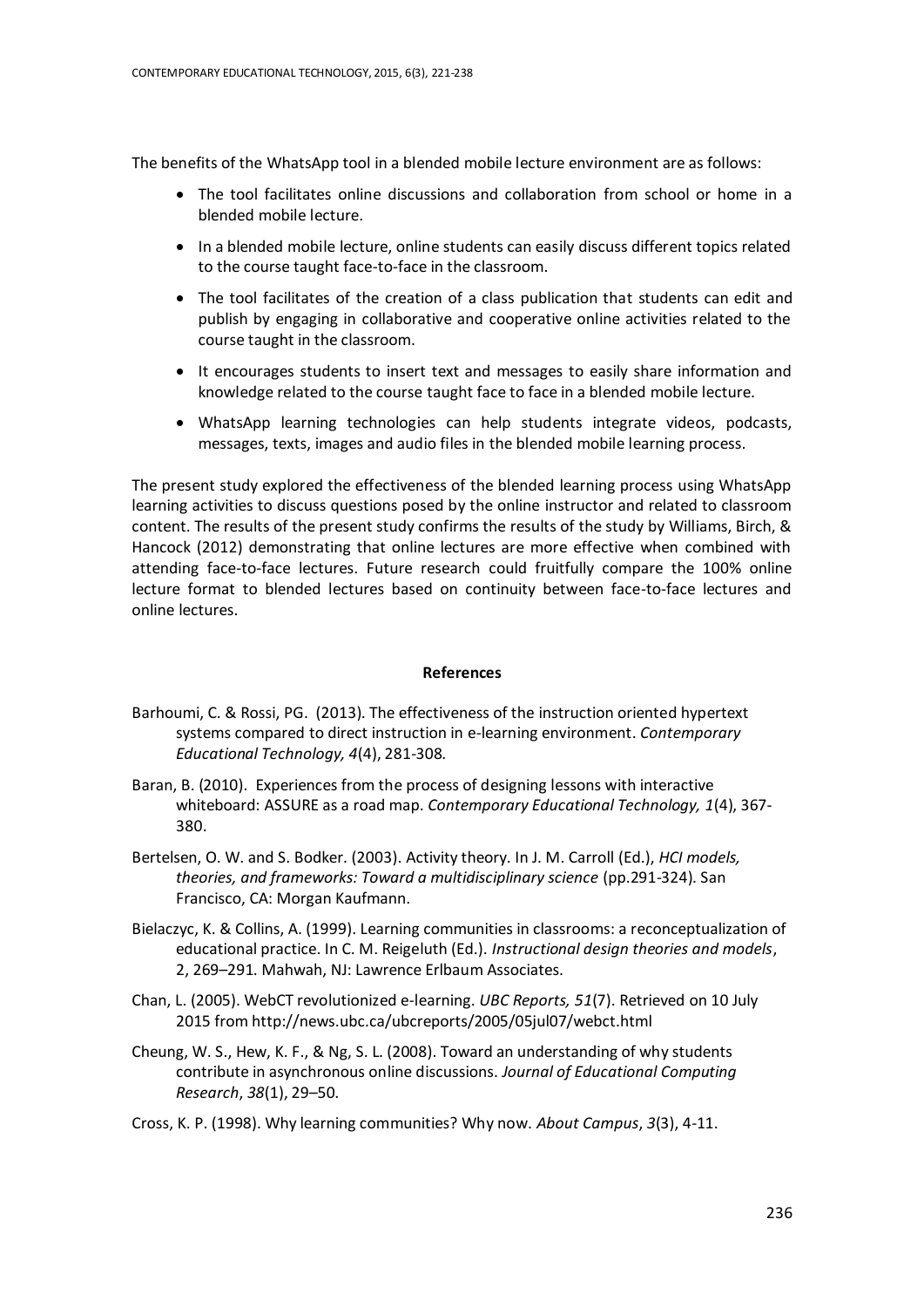- Engeström, Y. (1987). *Learning by expanding: An activity-theoretical approach to developmental research.* Helsinki, Finland: Orienta-Konsultit Oy.
- Gillingham, M. G. & Topper, A. (1999). Technology in teacher preparation: Preparing teachers for the future. *Journal of Technology & Teacher Education*, *7*(4), 303-321.
- Hewitt, J. (2004). *An exploration of community in a knowledge forum classroom: an activity system analysis*. In S. A. Barab, R. Kling, & J. H. Gray (Eds.), Designing for virtual communities in the service of learning (pp. 210–238). Cambridge: Cambridge University Press.
- Inan, F. A., Flores, R., Grant, M.M. (2010). Perspectives on the design and evaluation of adaptive web based learning environments. *Contemporary Educational Technology*, 2010, *1*(2), 148-159.
- Jimoyiannis, A., Tsiotakis, P., Roussinos, D., & Siorenta, A. (2013) Preparing teachers to integrate mobile in school practice: Toward a framework for Pedagogy 2.0. *Australasian Journal of Educational Technology*, *29*(2), 248-26.
- Laningham, S. (2006). *DeveloperWorks interviews: Tim Berners-Lee*. Retrieved on 30 November 2014 fro[m www.ibm.com/d](http://www.ibm.com/)evelopersworks/podcast/dwi/cm-int082206txt.html.
- Lu, J. & Churchill, D. (2014). Using social networking environments to support collaborative learning in a Chinese university class: Interaction pattern and influencing factors. *Australasian Journal of Educational Technology*, *30*(4), 472-486.
- [Likert, R.](http://en.wikipedia.org/wiki/Rensis_Likert) (1932). A technique for the measurement of attitudes. *Archives of Psychology*, *140*, 1–55.
- Litchfield, A., et al. (2007). *Directions for m-learning research to enhance active learning*. Paper presented at ASCILITE. Singapore.
- Nardi, B. (Ed.). (1996). *Context and consciousness: Activity theory and human computer interaction*. Cambridge, MA: MIT Press.
- Nelson, J., Christopher, A., & Mims, C. (2009). TPACK and Mobile: Transformation of teaching and learning. *TechTrends: Linking Research & Practice to Improve Learning*, *53*(5), 80–87.
- Preston, G., Phillips, R., Gosper, M., McNeill, M., Woo, K., & Green, D. (2010). Web-based lecture technologies: Highlighting the changing nature of teaching and learning. *Australasian Journal of Educational Technology, 26*(6), 717-728.
- Pence, H. E. (2007). Preparing for the real Web generation. *Journal of Educational Technology Systems*, *35*(3), 347-356.
- Rovai, A. P. (2002). Development of an instrument to measure classroom community. *Internet and Higher Education*, *5*, 197–211.
- Strijbos, J. W. & Fischer, F. (2007). Methodological challenges for collaborative learning research. *Learning and Instruction*, *17*(4), 389-393.
- Tillema, H. Orland-Barak, L. (2006). Constructing knowledge in professional conversations: The role of beliefs on knowledge and knowing*. Learning and Instruction*, *16*, 592-608.
- Williams, A., Birch, E., & Hancock, P. (2012). The impact of online lecture recordings on student performance. *Australasian Journal of Educational Technology, 28*(2), 199-213.